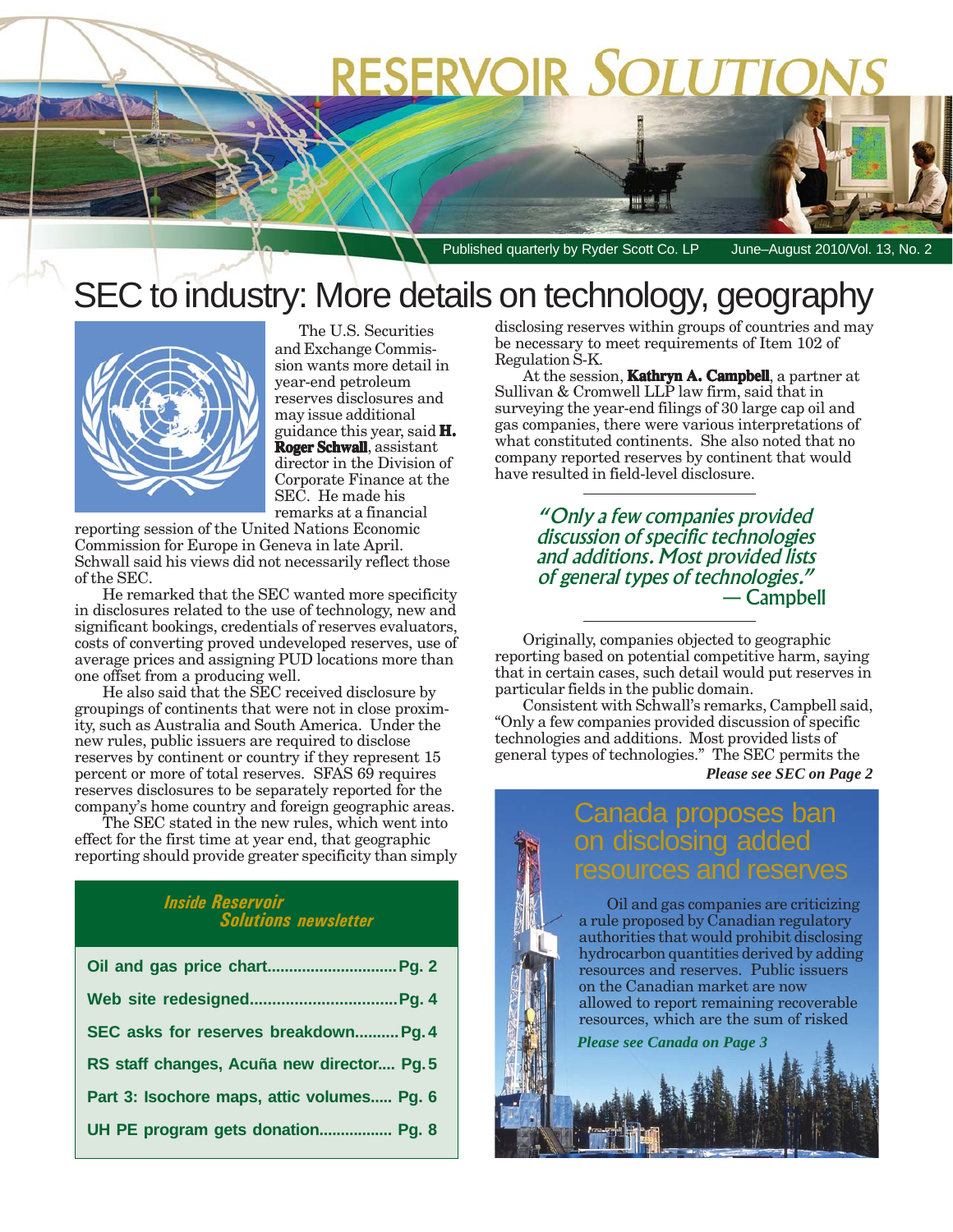use of new technologies to determine proved reserves if those technologies are shown to empirically lead to reliable conclusions about volumes.

Use of the latest technology had a limited impact in boosting reserves at year end for some large companies, said **Danny Trotman** at Ernst & Young accounting firm, as he noted the following language in filings:

 Chevron Corp.—The ability to use new technologies in reserves determination did not impact reserves significantly, as most reserve additions and revisions were based on conventional technologies

 BP Plc—Application of technical aspects resulted in an immaterial increase of less than 1 percent to BP's total proved reserves.

Anadarko Petroleum Corp.—



Less than 1 percent of …total proved reserves ...were added as a result of pressure-gradient analyses, well control or seismic reliable technologies. *SEC—Cont. from Page 1* Less than 1 percent of ...total technology for justifying reserves

For Royal Dutch Shell Plc, with a reported 14 billion BOE proved oil and gas reserves, the application of reliable technologies contributed 150 million barrels, the company said, adding that the most significant increases were related to the use of wireline pressure gradients and wireline testing.

In U.S. shale gas plays, reserves additions from the use of newer completions and production technology were expected. However, Ultra Petroleum Corp., which has a significant Marcellus shale gas position, said "none of these (new) technologies were used to affect a material change to reserve additions."

While the SEC has broadened its acceptance of so-called new

adds, some of those measurement tools, such as seismic, have been used for decades. What is new is the agency's recognition of measurement techniques other than flow testing to the surface.

Presentations from the UNECE session are posted at www.unece.org/energy/se/docs/ egrc1.html. Besides the presentations cited herein, **Glenn Brady**, project manager at the International Accounting Standards Board, provided an "Update on the IASB Research Project on Extractive Activities.'

**Jeff Tenzer**, manager of corporate reserves at Chevron Corp., presented, "New SEC Oil & Gas Reporting Rules - Company Viewpoint." David Elliott, chief petroleum advisor to the Alberta Securities Commission, presented "Classification Issues Associated with Unconventional Resources."

### Price history of benchmark oil and gas in U.S. dollars

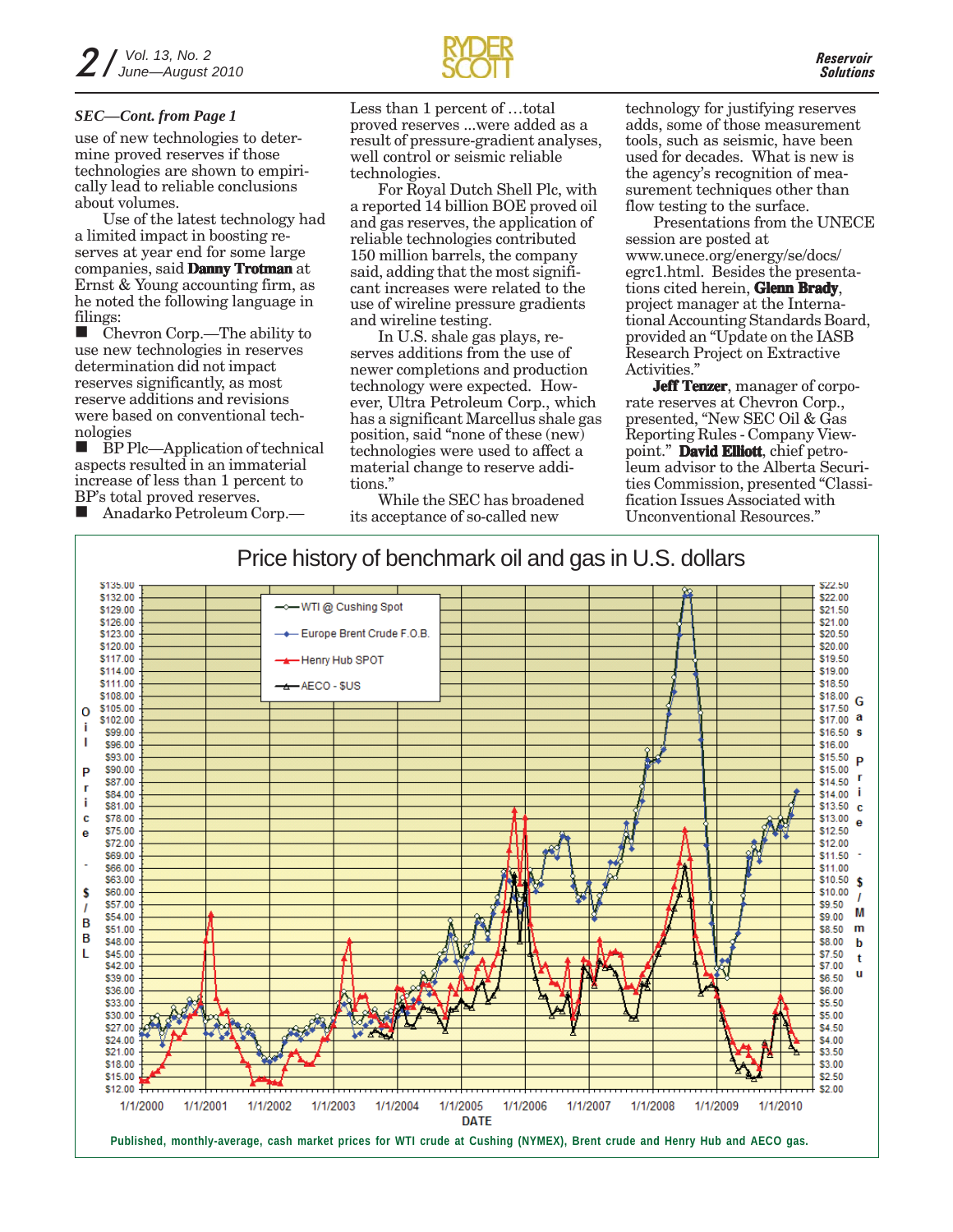

#### *Canada—Cont. from Page 1*

or unrisked reserves and resources. The industry also reports reserves and resources classifications separately.

That industry practice is consistent with the Canadian Oil and Gas Evaluation Handbook Vol. 1, Section 5.2, which states that "when resource categories are combined, it is important that each component of the summation also be provided." The bigger issue for regulators though has been whether to allow the aggregated unrisked number to be disclosed.

After reviewing year-end 2008 filings, the Alberta Securities Commission said that reserves and contingent/prospective resources reported on an aggregate basis without associated risks were likely to be misleading to investors. The Canadian Securities Administrators earlier this year cited Section 5.3.3 of COGEH Volume 1 as applicable guidance on risks involving chances for commerciality.

"Failure to account for these different chances of commerciality when adding different resource class estimates can result in highly misleading information," said the CSA. The agency has allowed the reporting of remaining recoverable resources if the disclosure contains cautionary language on whether those quantities are risked in the aggregation process and if the components of the aggregation, i.e., reserves and resources classes, are identified.

Industry anticipated being allowed to continue reporting remain-

ing recoverable resources at the very least if risked and if the adjustments of the components (classes) of the summation were cited. However, the CSA took a hard-line stance by proposing a blanket prohibition on reporting addition across resource classes while being silent on risk.

The proposed amendment would prohibit a reporting issuer from disclosing a summation of quantity or value estimates from the combination of two or more of the following: reserves, contingent resources, prospective resources, unrecoverable portion of discovered petroleum initially in place, unrecoverable portion of undiscovered PIIP, discovered PIIP and undiscovered PIIP.

In disclosing risks, the industry in Canada follows COGEH guidelines for estimating commerciality chances, which are 100 percent for reserves. Companies factor in the chance of development for contingent resources and chances of development and discovery for prospective resources. Chances of discovery in a given structure are estimated in geological risk assessments which factor in trap, timing and migration, reservoir and source.

Nexen Inc. said that disclosing remaining recover-

able resources "allows an issuer to provide a resource quantity that illustrates the purpose and potential of a capital project, transaction or business strategy." The company remarked that in addition to COGEH, CSA Staff Notice 51-237 and the Society of Petroleum Engineers Petroleum Resources Management System offer guidance on how to report remaining recoverable resources.

Suncor Energy Inc. also cited those references, saying that the CSA can achieve its goals without outright prohibition. "This (remaining recoverable resources) disclosure provides investors with valuable information relating to the long-term viability of the company and the associated risks across Suncor's oil and gas portfolio," the company stated. Cenovus Energy Inc. also commented against the proposed ban.

#### Comments to other amendments

The primary features of the other proposed amendments include the following: ◆ Requirement that low and best estimates be provided when a high estimate is disclosed. ◆ Requirement for the annual disclosure of significant factors and uncertainties pertaining to the development of and production from properties with no attributed reserves.

♦ Removal of definitions, requirements and guidance solely related to financial reporting.

Husky Energy Inc., Nexen, Suncor, Imperial Oil Ltd. and others took exception to other recent proposed amendments to Canadian petroleum reserves disclosure rules. As U.S. and Canadian registrants, those dual reporters are subject to annual disclosure requirements under Part 2 of Canada's National Instrument 51-101 and U.S. Securities and

Exchange Commission rules. Companies took issue with any

implication by the CSA that SEC and Canadian rules would be more comparable because of a proposal to allow industry to optionally disclose reserves using cost and price sensitivities based on the SEC's constant price (base) case. Prices used for SEC reporting are calculated on a 12-month historical average of first-dayof-the-month prices.

If approved, the change will not affect Canada's required base-case disclosure, which is calculated using future market prices and costs escalated in accordance with company assumptions. Nexen said that it was concerned with the CSA's "suggestion" that using SEC costs and prices for an estimate otherwise prepared in accordance with NI 51-101 "will allow for disclosure …comparable to reserves disclosures prepared entirely under the SEC rules," adding that "it is an oversimplification of the differences …that will mislead and

*Please see Canada on Next Page*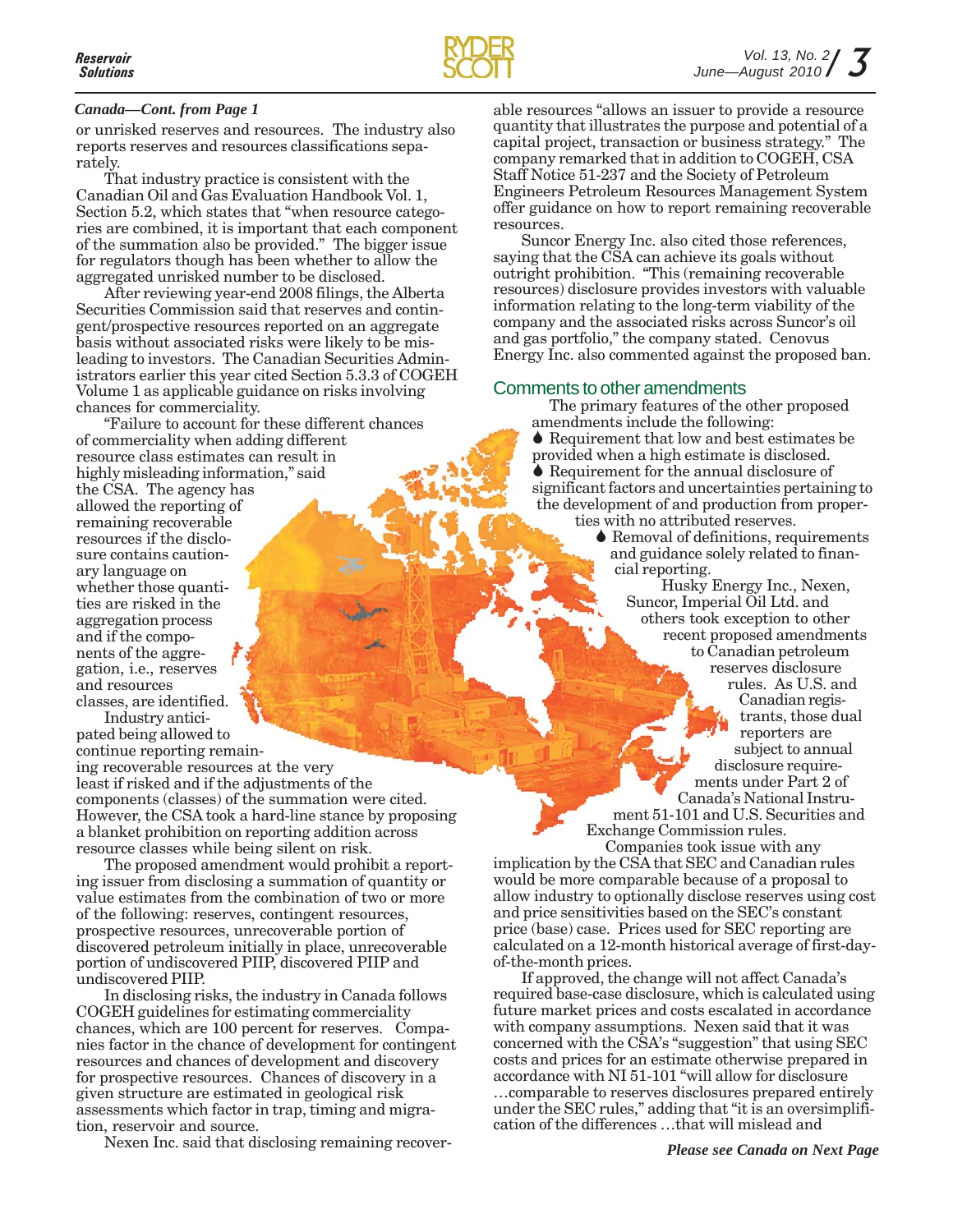#### *Canada—Cont. from Page 3*

confuse investors."

In a separate statement in March, Nexen pointed out differences between the two reporting regimes in areas "such as the use of reliable technology, aerial extent around a drilled location, quantities below the lowest known oil and quantities across an undrilled fault block."

Canada's proposed change to allow optional economic forecasts using SEC prices and costs, nevertheless, will eliminate some variability between each regime's reporting systems if approved. Imperial said it evaluated proved reserves using Canada and U.S. pricing systems separately while "holding technical assumptions and other factors constant" and noted that proved reserves between the two varied up to 20 percent. The company also said that an escalated case may be useful for a company's internal estimates but "comparability between companies' reserves is lessened."

Among other differences between the two regimes, Canadian guidelines call for reserves to be based on sufficient return on investment to justify associated capital costs, while the SEC rules have no such restrictions, said Imperial. The SEC has said that a \$1 positive undiscounted cash flow at the entity level for booking proved undeveloped reserves is an acceptable criterion and helps create a standardized measure (common yardstick) for analysts and the investing public to make company-to-company comparisons.

While that SEC rule is less stringent than the Canadian one, U.S. registrants have to document development plans that support reserves filings, which limits how aggressively they can book reserves. Generally, companies don't plan to drill wells that generate miniscule positive cash flow, so booking PUDs from those undrilled locations is unlikely. An exception to that is when a company is contractually required to drill a submarginal well as part of an economic, commercial field development plan anticipated to yield returns on investment that meet the company target.

*Please see Canada on Page 7*





**The newly designed Ryder Scott home page includes new and updated material, including first-of-the-month benchmark oil and gas prices used for SEC reporting.**

## Companies argue against disclosing uncertainty levels in estimate methods

In comment letters the first half of the year, the U.S. Securities and Exchange Commission asked oil and gas companies to disclose the percentage of total reserves derived from volumetric and performance methods separately. The agency also asked for relative levels of uncertainty associated with each approach.

Industry has urged the SEC to reconsider its request, arguing that uncertainty is inherent in each category of reserves—proved, probable or possible—but that certainty levels are not associated with a given method of evaluation.

SEC Regulations Part 210.4- 10(a) offers definitions for the estimation of uncertainty inherent in reserves categories.

On a given project, reserves evaluators use performance, volumetric and analogy methods singularly or in combination. They base their selections on the following:

**↓** Extent of reliable geoscience and engineering data

 Established or anticipated performance characteristics of subject reservoir

• Producing maturity of the property

Volumetric or analogy methods or combinations of the two are used when historical performance data to establish a definitive trend is not adequate. The volumetric methodology involves interpreting data from well cores and logs and geological maps to estimate in-place quantities and recovery factors.

Later in field life, companies rely more heavily on performance methods—including decline-curve analysis, material balance and reservoir simulation. Evaluators make extrapolations from historical production and pressure data while volumetric analysis is used as a check on those projections.

 A misconception persists that the volumetric method has more associated uncertainty than performance analysis. Most likely, the cause of confusion is that companies rely on the volumetric approach to evaluate immature fields when technical uncertainty is high.

However, those levels of certainty are data dependent, not method dependent.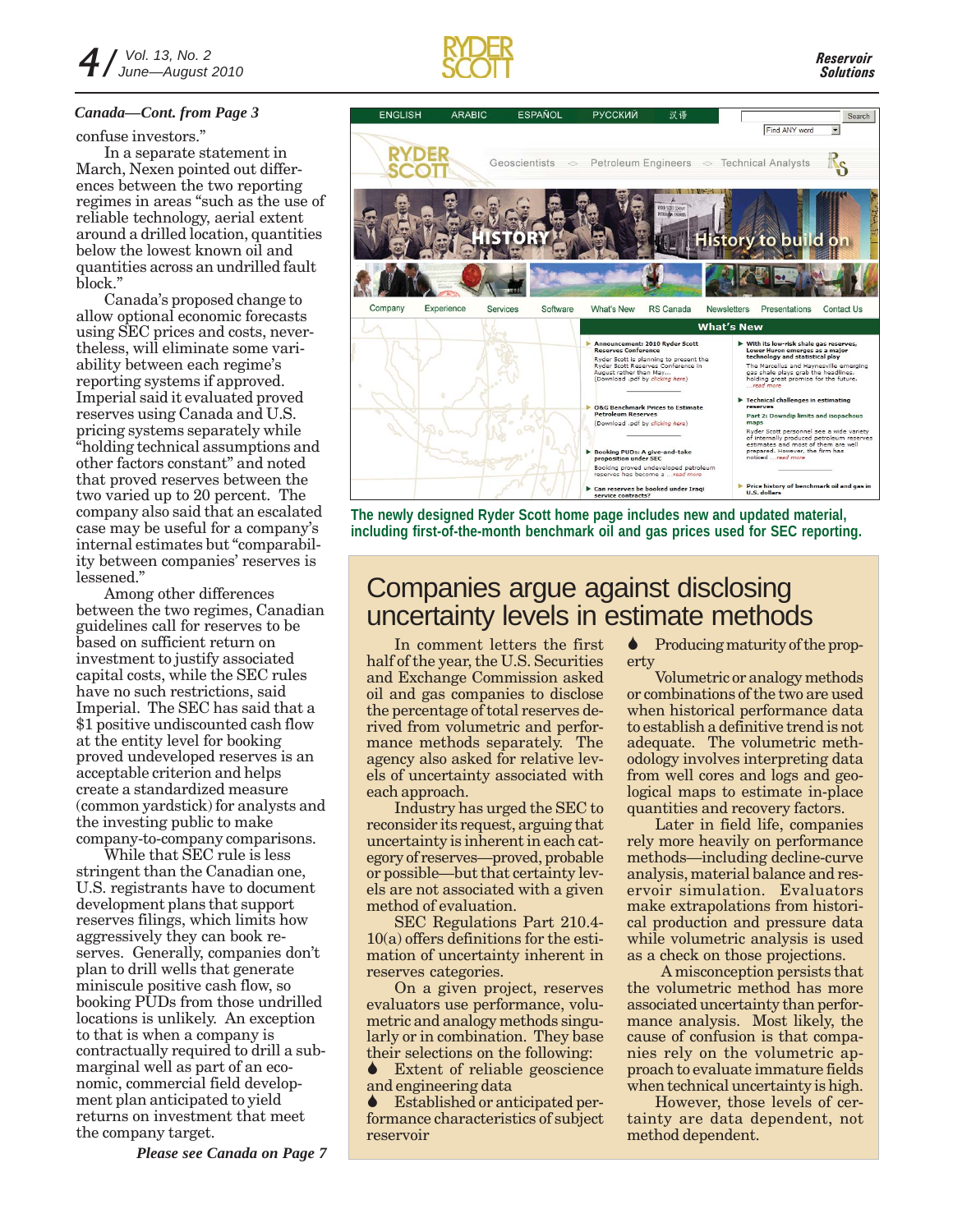

**Eleazar Benedetto-Padron**

## Acuña voted to board, others promoted and hired



**Acuña**

**Herman Acuña**, managing senior vice president, was elected to the board of directors in March. He has worked at Ryder Scott for 13 years and is a group leader for one of three international project groups in the firm.

Acuña oversees projects involving management advisory services, integrated reservoir studies, reservoir simulation, probabilistic analysis, reserves and economic evaluations, field

operations, well test analysis, artificial lift evaluation and retrograde gas reservoir studies. He has worked on major international evaluation projects for Ryder Scott in the Middle East, Africa, Caspian region, Europe, South America and the Far East.

Before joining Ryder Scott, he worked at Exxon Production Research for five years as a petroleum engineer on reservoir simulation and surveillance projects. He began his career in 1988 as a petroleum engineer at a Tulsa, OK, consulting firm where he performed research to develop artificial lift design software.

Acuña has BS and MS degrees in petroleum engineering from the University of Tulsa and is a Registered Professional Engineer in the State of Texas.

**Miles R. Palke** has joined Ryder Scott as a senior petroleum engineer specializing in reservoir simulation, characterization and well-test and materialbalance analyses. He has more than fourteen years of reservoir engineering experience with heavy emphasis on reservoir simulation studies.



Areas of expertise include sector and full-field reservoir modeling, fluid **Palke**

characterization, compositional simulation, coalbedmethane recovery, gas storage operations, nodal analysis, well test analysis and material balance evaluations. Palke has evaluated numerous oil and gas properties in Algeria, Brazil, Canada, China, Colombia, India, Indonesia, Kuwait, Mexico and the United States.

Before joining Ryder Scott, Palke was a senior staff reservoir engineer and subsurface engineering manager at BHP Billiton Ltd. for seven years beginning in 2002. He also worked at Ryder Scott from 1998 to 2002 as a petroleum engineer in the reservoir simulation group. Palke began his career as a petroleum engineer at Arco E&P Technology in 1996.

He has BS and MS degrees in petroleum engineering from Texas A&M University and Stanford University, respectively. Palke is a Registered Professional Engineer in the State of Texas.



joined Ryder Scott as a petroleum geoscientist. He has more than seven years of professional experience, including geocellular modeling of clastics, carbonates, CBM, unconventional tight gas and resource plays. Benedetto-Padron also has conducted reservoir characterization, reservoir uncertainty analysis and data management.

Previously, he worked at Roxar Inc. for two years as a **Benedetto-Padron** senior reservoir geologist/consultant where he man-

aged projects involving geomodeling, simulation, reservoir and field studies. Benedetto-Padron worked at Petrolera Ameriven S.A. from 2003 to 2006 as a development geologist for projects in the Orinoco heavy oil belt in Venezuela. He performed well planning, drilling, wellsite geology, seismic interpretation, core description, well log interpretation and well correlations. Benedetto-Padron has a BS degree in geological engineering from Oriente University.

**Hugo Armando Ovalle** has joined Ryder Scott as a petroleum engineer. Before that, he was a contractor at the firm beginning in 2008. Ovalle performs evaluations of reserves, field performance and economics using deterministic and probabilistic methods.

He has experience evaluating oil and gas properties in Algeria, Argentina, Australia, Bolivia, China, Colombia, Mexico and

Trinidad & Tobago. Ovalle began his career at Petroleum Services Inc. in 2005 where he conducted research, performed data analysis and assisted in petrophysical modeling of numerous reservoirs. He has a BS degree in petroleum engineering from the University of Oklahoma.

The following professionals were promoted to the following positions: **Anna Hardesty**, **Martin Cocco**, **Olga Basanko**, **Keven Fry**, **Eric Nelson** and **Jennifer Fitzgerald** to vice president; **Elizabeth DeStephens**, **Timour Baichev** and **Ryan Wilson** to senior petroleum engineer; **Michael Lam** to senior petroleum geoscientist and **Eric Sepolio** to petroleum engineer.

Full professional experience, educational and licensing credentials, geographic areas of focus, area of specialization and other qualifications of Ryder Scott petroleum engineers and geologists are posted at www.ryderscott.com/Experience/Employees.php.



**Ovalle**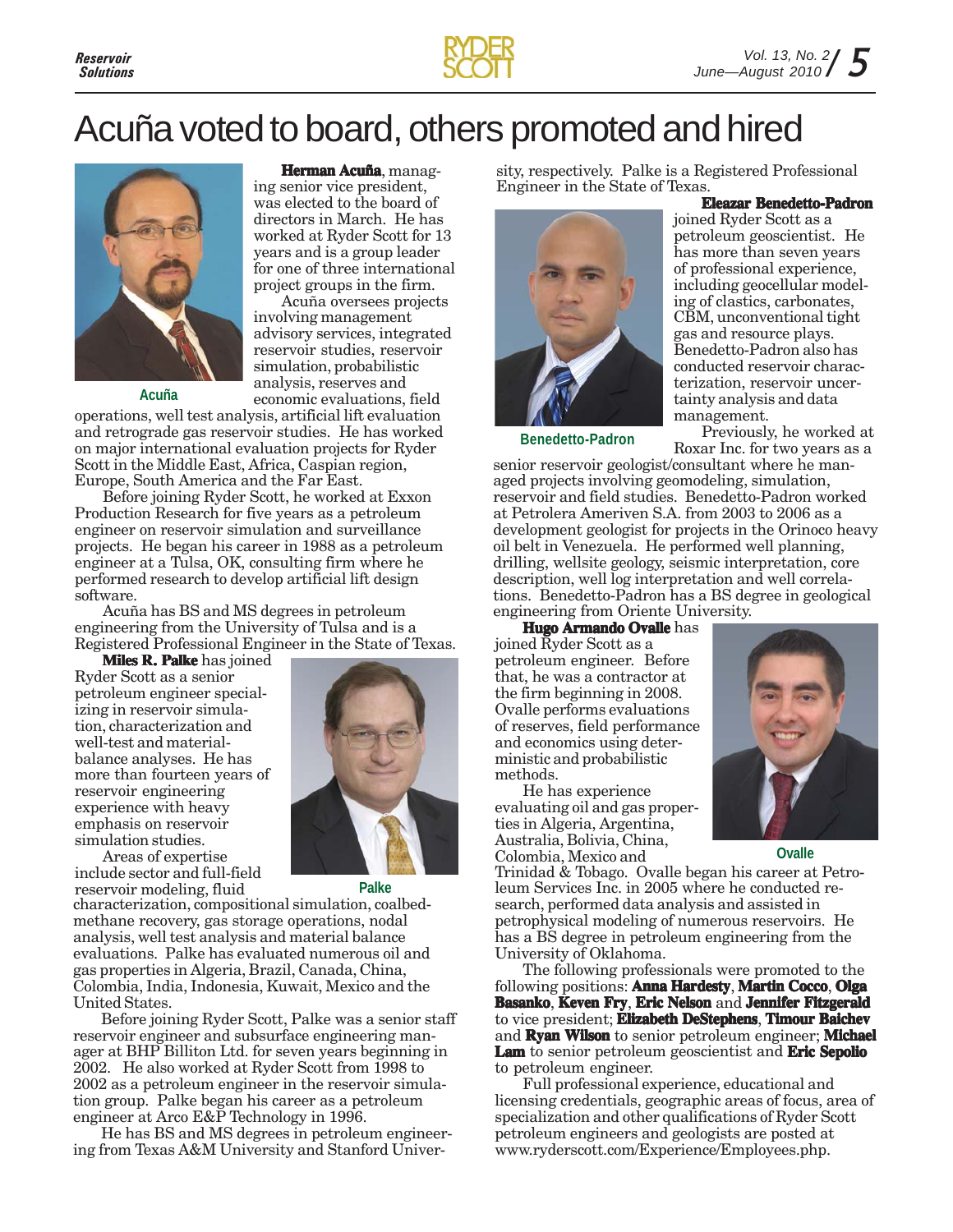

## Technical challenges in estimating reserves Part 3: Isochore maps and attic volumes

*Editor's Note: This is a revised excerpt from "Oil and Gas Reserves Estimates: Recurring Mistakes and Errors," (SPE Paper No. 91069). To order a copy of the full paper, go to www.onepetro.org.*



Ryder Scott personnel see a wide variety of internally produced petroleum reserves estimates and most of them are well prepared. However, the firm has noticed common technical errors in reserves estimates. This multipart

article offers guidelines to help reduce the chance of errors in geoscientific and engineering analysis. This third newsletter article focuses on isochore maps (Cont. from Part 2, March 2010 *Reservoir Solutions*) and attic volumes.

**Net pay isochore maps—Downdip wedge zone (Cont.** from Part 2)—The use of an average net-to-gross ratio in a reservoir where the net-pay distribution varies over the vertical interval will likely lead to misstating reserves. The following three figures illustrate the relationship between net-to-gross ratios and reservoir volumes.

The net-to-gross ratio for the well illustrated in Figure 8 is 0.50. However, most of the net pay occurs in the upper 20 ft of the 80-ft gross interval.



**Figure 8. Example of a well log from a reservoir where most of the net pay occurs near the top. Structure map with well locations also shown.**

Figure 9 illustrates a net pay isochore map constructed using the average net-to-gross ratio of 0.50 in the wedge zone.



**Figure 9. Illustration of net pay isochore with a wedge zone mapped using average net-to-gross approach.**

Figure 10 illustrates a net pay isochore map constructed using the relationship of net pay thickness to height above the downdip fluid contact. In this example, the net pay isochore volume in Figure 9 is 18 percent smaller than the volume in the correct map from Figure 10.



**Figure 10. Same data mapped with wedge zone based on correct application of a vertical net-to-gross ratio.**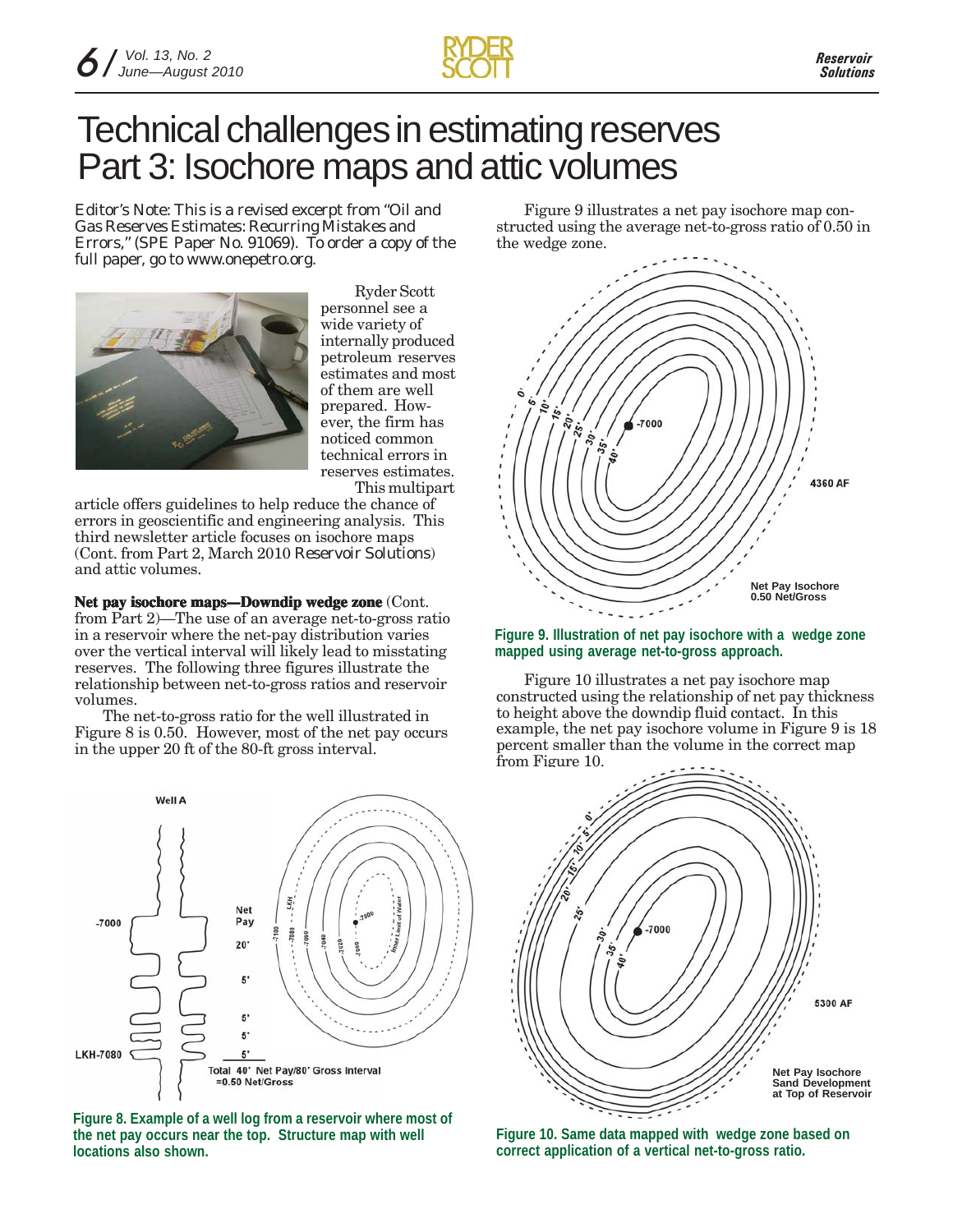A similar but inverse error occurs if the vertical net pay distribution is inverted from that shown in Figure 8. In this case, a map constructed using the average net-to-gross ratio overstates the productive reservoir volume.

In both examples, the "average" net-to-gross approach results in mechanically equal-spaced thickness contours in the wedge zone which do not represent the vertical distribution of net pay in the well.

#### **Net pay isochore maps—Thickness within area of maximum fill-up**—

The area of maximum fill-up as illustrated in Figure 7 (in March 2010, *Reservoir Solutions* newsletter, Page 6) is the region updip from the intersection of the fluid contact and the structure on the base of the effective reservoir unit. Above this inner limit of fluid, the placement of net pay thickness contours is governed by the lateral change in the net effective reservoir thickness.

A common shortcut used in computer-aided mapping calculates the gross rock volume from the vertical difference between the top and base of the reservoir. Net pay thickness is generated by applying a net-to-gross ratio to the gross rock volume. A few of the potential inherent errors are as follows:

 Use of an arithmetic average of the net-to-gross ratio from multiple well penetrations may not represent lateral variation from well to well. A more rigorous approach is to represent the lateral variation by contouring the net-to-gross ratio from well data. The resulting interpolated distribution of net pay thickness should tie or be adjusted to match the well-data points. Evaluators should consider the validity of estimates of interpolated net-to-gross ratios greater than the maximum value obtained from well data.

■ As previously noted, errors in the selection of the top or base of the contributing reservoir unit will result in overestimating the gross interval thickness and gross rock volume. The interpolated lateral distribution of the gross reservoir thickness should tie to or be adjusted to match actual well-data points. When the top or base of the reservoir unit is based on seismic



data, the evaluator should consider the quality and resolution of seismic data. The evaluator should also consider the validity of estimates of interpolated gross reservoir thickness greater than the maximum value obtained from well data.

 Similarly, consideration should be given to the validity of lateral variations in interpolated net pay thickness derived from uncalibrated seismic amplitudes that result in values greater than indicated by the actual well-data points.

#### **Attic volumes**

Frequently, evaluators assign reserves to volumes updip to the last well penetration point in a reservoir. The level of confidence in the structural and stratigraphic continuity of the reservoir and recognition of the appropriate drive mechanism are critical to correctly attributing reserves.

Figure 11 shows net pay thickness projected in association with structural gain only and exceeding the maximum net effective sand thickness updip to the wedge zone from the downdip well penetration.



**Figure 11. Potential error in estimating attic volumes based on projecting structural gain greater than maximum sand thickness.**

Evaluators must consider the level of confidence in the position of faults and stratigraphic conditions away from the existing subsurface well control. Seismic fault placement should be collaborated by subsurface well control. Stratigraphic continuity verified in zones above or below the interval in question increases the level of confidence for the attribution of reserves.

Though not necessarily a geoscience issue, evaluators must consider the possibility of a gas-saturated attic above a highest-known oil limit. They must also consider that in a water-drive reservoir, the attic volume may not be recovered from existing wells.

#### *Canada—Cont. from Page 1*

Regulators in Canada expect to finalize approvals by August or September and publish the new amendments in September or October. The effective date will be in late December. The CSA will not request further comments but will provide responses to those received.

**David Elliott**, chief petroleum advisor to the ASC, said, "We do not expect the amendments to have a

significant effect on the preparation of evaluation reports, but they could, in some circumstances, have an effect on the preparation of disclosures."

Seven companies responded in mid to late March through comment letters on the proposed amendments to NI 51-101. Industry comments were published by the ASC in mid May at www.albertasecurities.com.